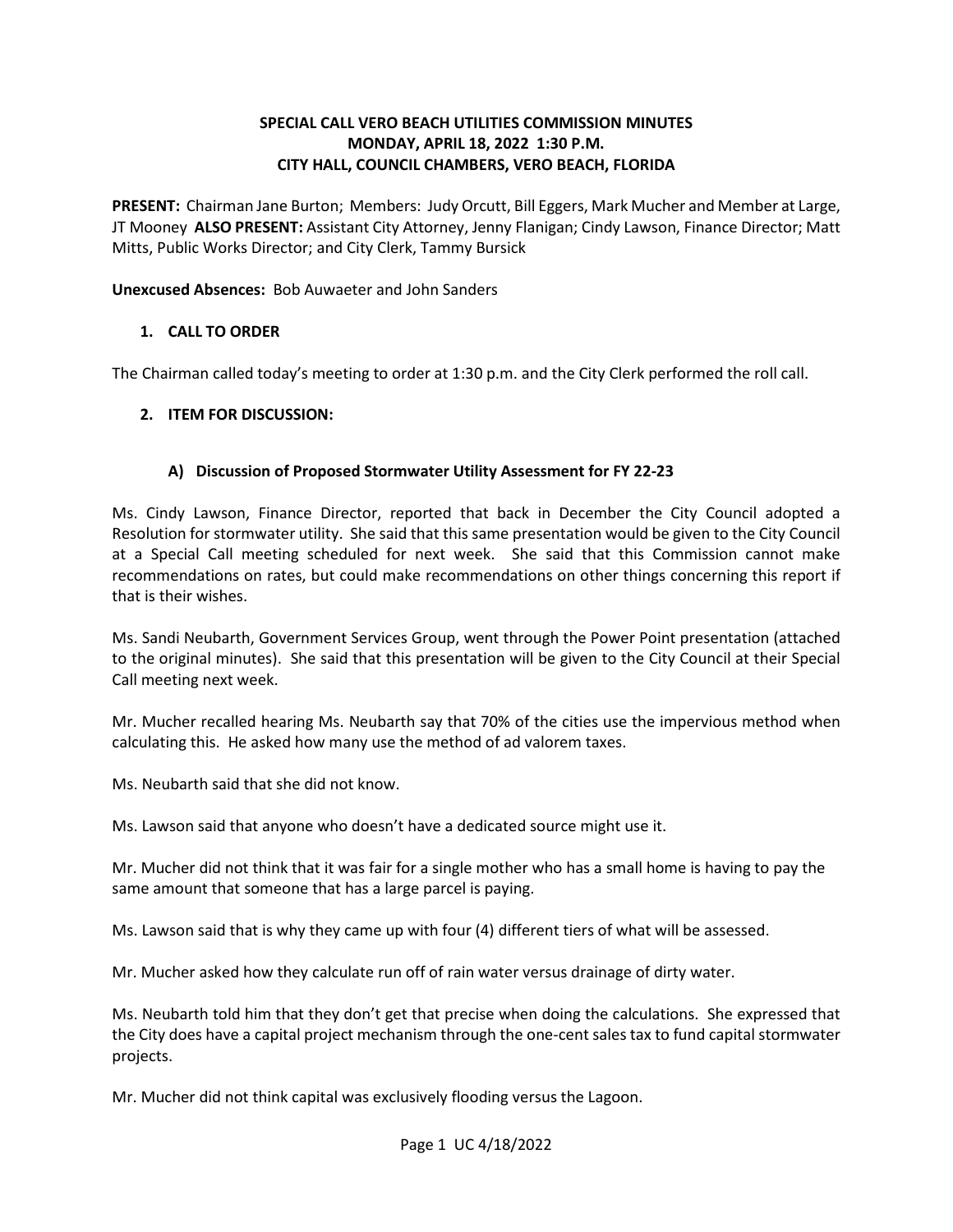Mr. Matt Mitts, Public Works Director, explained that they stay focused on the operation of maintenance and fixing things that are broken. The stormwater utility will be for stormwater related things and not for things such as a street sweeper.

 the County for their share of the cleanup as well as the City's share. Mr. Mucher felt that the County should be paying more for the Lagoon cleanup. He said the City pays into

 Mr. Mitts agreed that he would like to see greater leadership from the County on that. He said with this funding they still would be going after grants to help with additional funding and it creates a dedicated fund.

 Mr. Mucher had some concerns that when this started it was going to cost the homeowner \$5.00 a month and now it has gone up to \$7.00 a month. He said when Sebastian first initiated a stormwater utility it was for \$2.50 per household and now it is up to \$10.00. He understands inflation, but wonders how far the cost will continue to go up.

 Ms. Lawson explained that the monthly fee could be lower, but then they would have to depend on the American Rescue Plan Act (ARPA) that the City will be receiving for stormwater related projects. She said there is \$2.1 million still left that Council will determine where it will be spent. She said if the stormwater one-cent sales tax to cover the other projects. She briefly explained what funding is being used from the utility passes then she will bring it back to the City Council every year to approve or not approve.

### **3. PUBLIC COMMENT**

 Mr. Herb Whittall asked if religious groups will have to pay the assessment fee. Ms. Neubarth said that yes, everyone pays, including the City. Mr. Whittall continued by saying that he feels they need this stormwater utility. He lived on the Lagoon for over 25 years and it needs to be fixed.

original minutes). The City Clerk read a prepared statement from Mrs. Rosemary White into the record (attached to the

original minutes).<br>Mrs. Linda Moore asked for an explanation on how businesses will being calculated.

 Ms. Neubarth explained that they measure the impervious area on their parcel and divide it by 3,972 square feet to get the ERUS. She said a lot depends on how many impervious parcels that someone has.

 Mrs. Jean Catchpole, Indian River Neighborhood Association, stated that she has been advocating for this for five (5) years now. They need to take the money generated to help clean up the Lagoon. Also, one thing that has not been mentioned is that by having this stormwater utility in place that there will be more opportunities to obtain grants.

opportunities to obtain grants.<br>Mrs. Orcutt asked Mr. Mitts to address the importance of funding in this area. She said that many Legislative grants were given to Brevard County because they planned for some of the projects and they had the matching funds needed to get the grants. She said it was important to have a dedicated funding source.

Mr. Mitts briefly went over a grant that the City is applying for, which is one-hundred percent funded.<br>Page 2 UC 4/18/2022